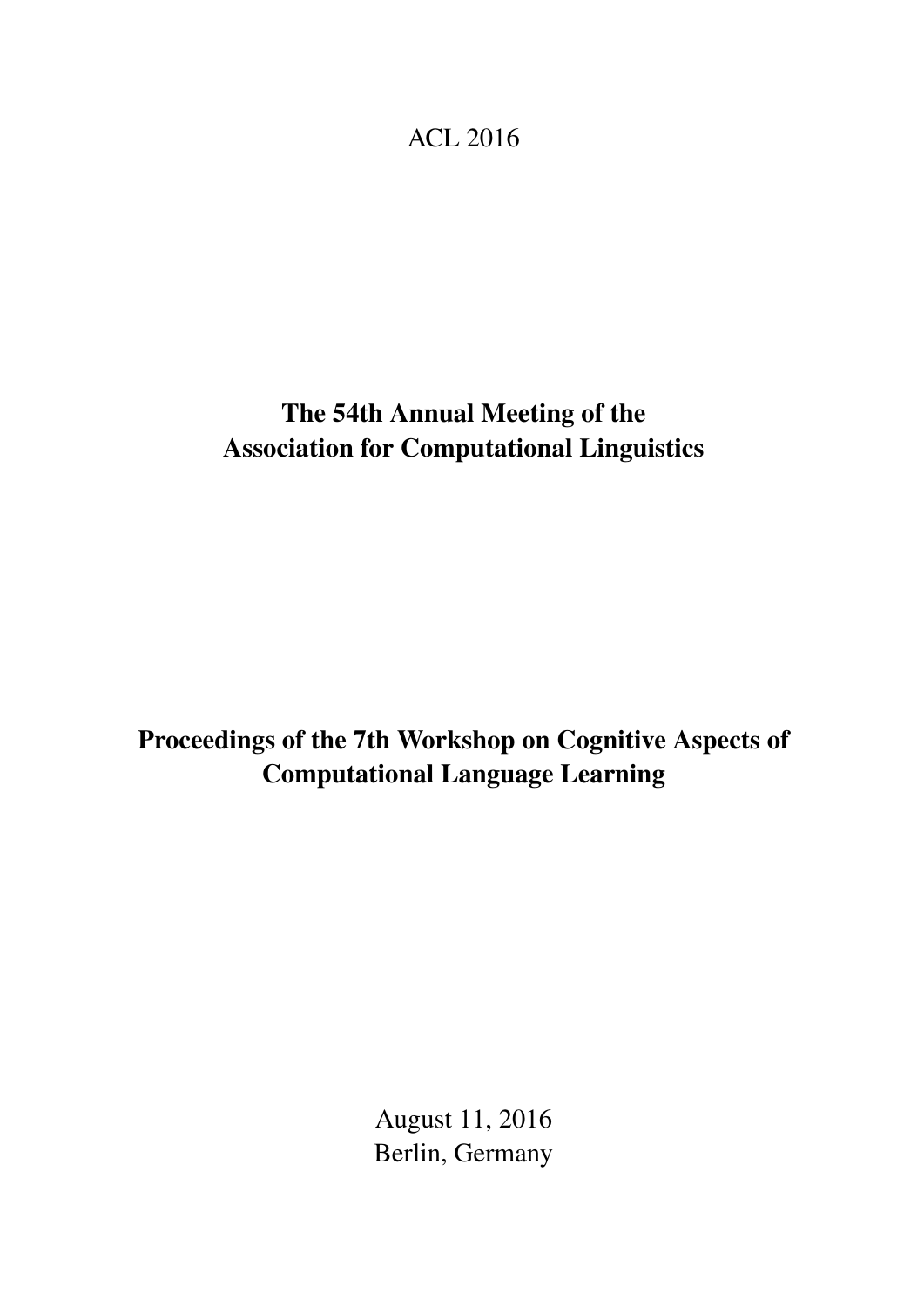c 2016 The Association for Computational Linguistics

Order copies of this and other ACL proceedings from:

Association for Computational Linguistics (ACL) 209 N. Eighth Street Stroudsburg, PA 18360 USA Tel: +1-570-476-8006 Fax: +1-570-476-0860 acl@aclweb.org

ISBN 978-1-945626-07-4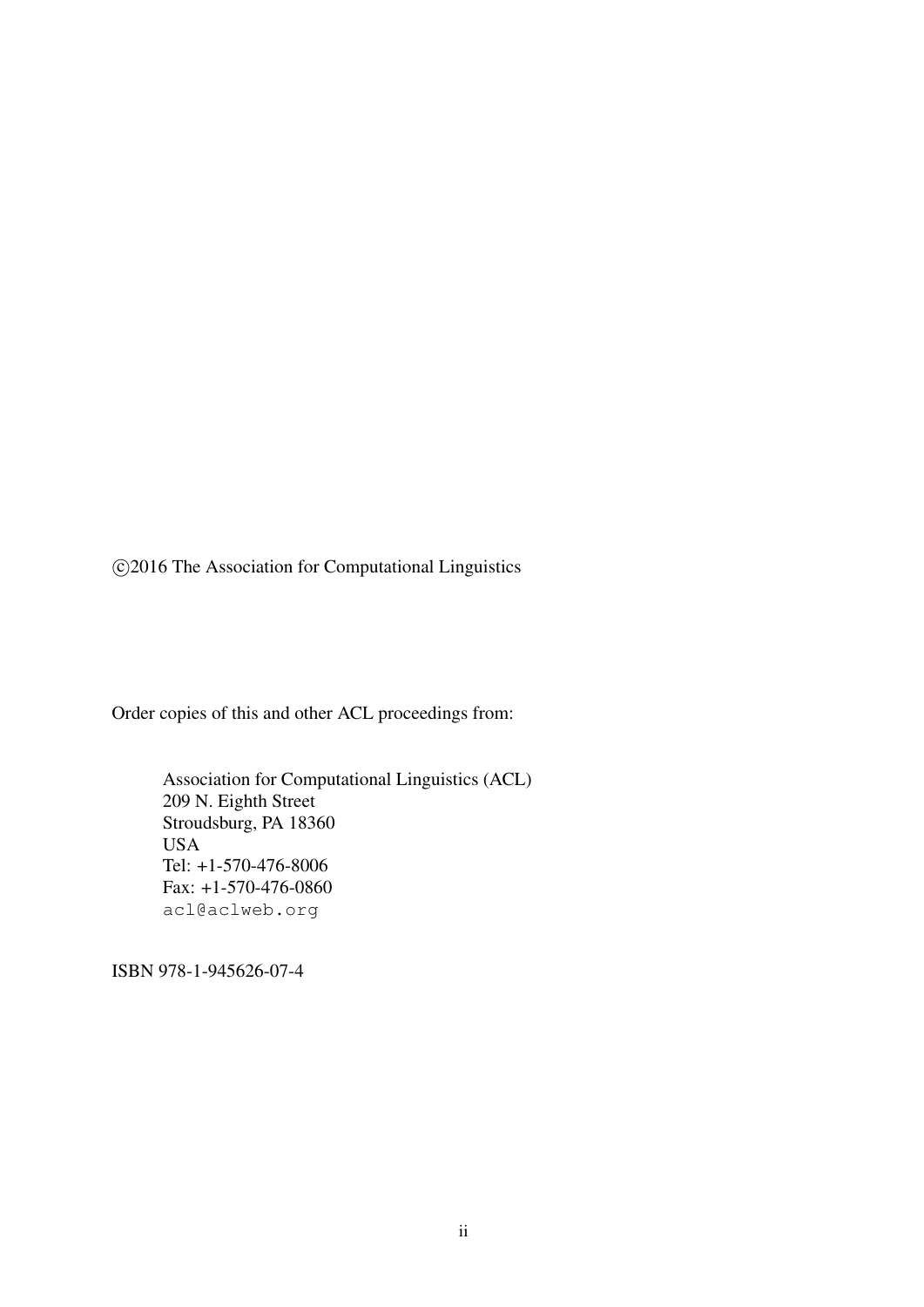## Introduction

The 7th Workshop on Cognitive Aspects of Computational Language Learning (CogACLL) took place on August 11, 2016 in Berlin, Germany, in conjunction with the ACL 2016. The workshop was endorsed by ACL Special Interest Group on Natural Language Learning (SIGNLL). This is the seventh edition of related workshops first held with ACL 2007, EACL 2009, 2012 and 2014, EMNLP 2015, and as a standalone event in 2013.

The workshop is targeted at anyone interested in the relevance of computational techniques for understanding first, second and bilingual language acquisition and change or loss in normal and pathological conditions.

The human ability to acquire and process language has long attracted interest and generated much debate due to the apparent ease with which such a complex and dynamic system is learnt and used on the face of ambiguity, noise and uncertainty. This subject raises many questions ranging from the nature vs. nurture debate of how much needs to be innate and how much needs to be learned for acquisition to be successful, to the mechanisms involved in this process (general vs specific) and their representations in the human brain. There are also developmental issues related to the different stages consistently found during acquisition (e.g. one word vs. two words) and possible organizations of this knowledge. These have been discussed in the context of first and second language acquisition and bilingualism, with cross linguistic studies shedding light on the influence of the language and the environment.

The past decades have seen a massive expansion in the application of statistical and machine learning methods to natural language processing (NLP). This work has yielded impressive results in numerous speech and language processing tasks, including e.g. speech recognition, morphological analysis, parsing, lexical acquisition, semantic interpretation, and dialogue management. The good results have generally been viewed as engineering achievements. However, researchers have also investigated the relevance of computational learning methods for research on human language acquisition and change. The use of computational modeling has been boosted by advances in machine learning techniques, and the availability of resources like corpora of child and child-directed sentences, and data from psycholinguistic tasks by normal and pathological groups. Many of the existing computational models attempt to study language tasks under cognitively plausible criteria (such as memory and processing limitations that humans face), and to explain the developmental stages observed in the acquisition and evolution of the language abilities. In doing so, computational modeling provides insight into the plausible mechanisms involved in human language processes, and inspires the development of better language models and techniques. These investigations are very important since if computational techniques can be used to improve our understanding of human language acquisition and change, these will not only benefit cognitive sciences in general but will reflect back to NLP and place us in a better position to develop useful language models.

We invited submissions on relevant topics, including:

- Computational learning theory and analysis of language learning and organization
- Computational models of first, second and bilingual language acquisition
- Computational models of language changes in clinical conditions
- Computational models and analysis of factors that influence language acquisition and use in different age groups and cultures
- Computational models of various aspects of language and their interaction effect in acquisition, processing and change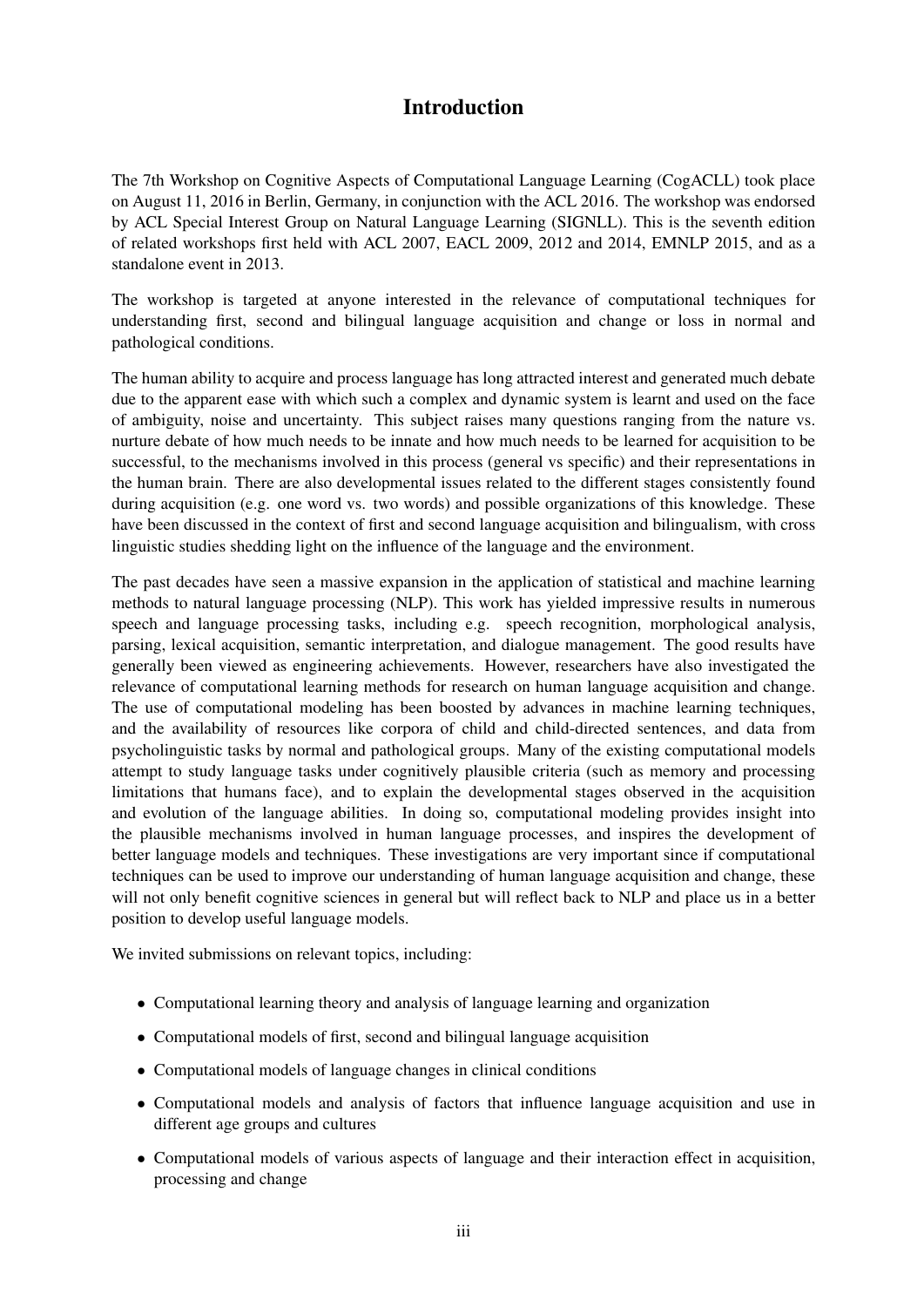- Computational models of the evolution of language
- Data resources and tools for investigating computational models of human language processes
- Empirical and theoretical comparisons of the learning environment and its impact on language processes
- Cognitively oriented Bayesian models of language processes
- Computational methods for acquiring various linguistic information (related to e.g. speech, morphology, lexicon, syntax, semantics, and discourse) and their relevance to research on human language acquisition
- Investigations and comparisons of supervised, unsupervised and weakly-supervised methods for learning (e.g. machine learning, statistical, symbolic, biologically-inspired, active learning, various hybrid models) from a cognitive perspective.

## Acknowledgements

We would like to thank the members of the Program Committee for the timely reviews and the authors for their valuable contributions. Aline Villavicencio is partly funded by projects from Samsung Eletrônica da Amazônia Ltda, and from CNPq (482520/2012-4, 312114/2015-0). Alessandro Lenci by project CombiNet (PRIN 2010-11 20105B3HE8) funded by the Italian Ministry of Education, University and Research (MIUR).

Anna Korhonen Alessandro Lenci Brian Murphy Thierry Poibeau Aline Villavicencio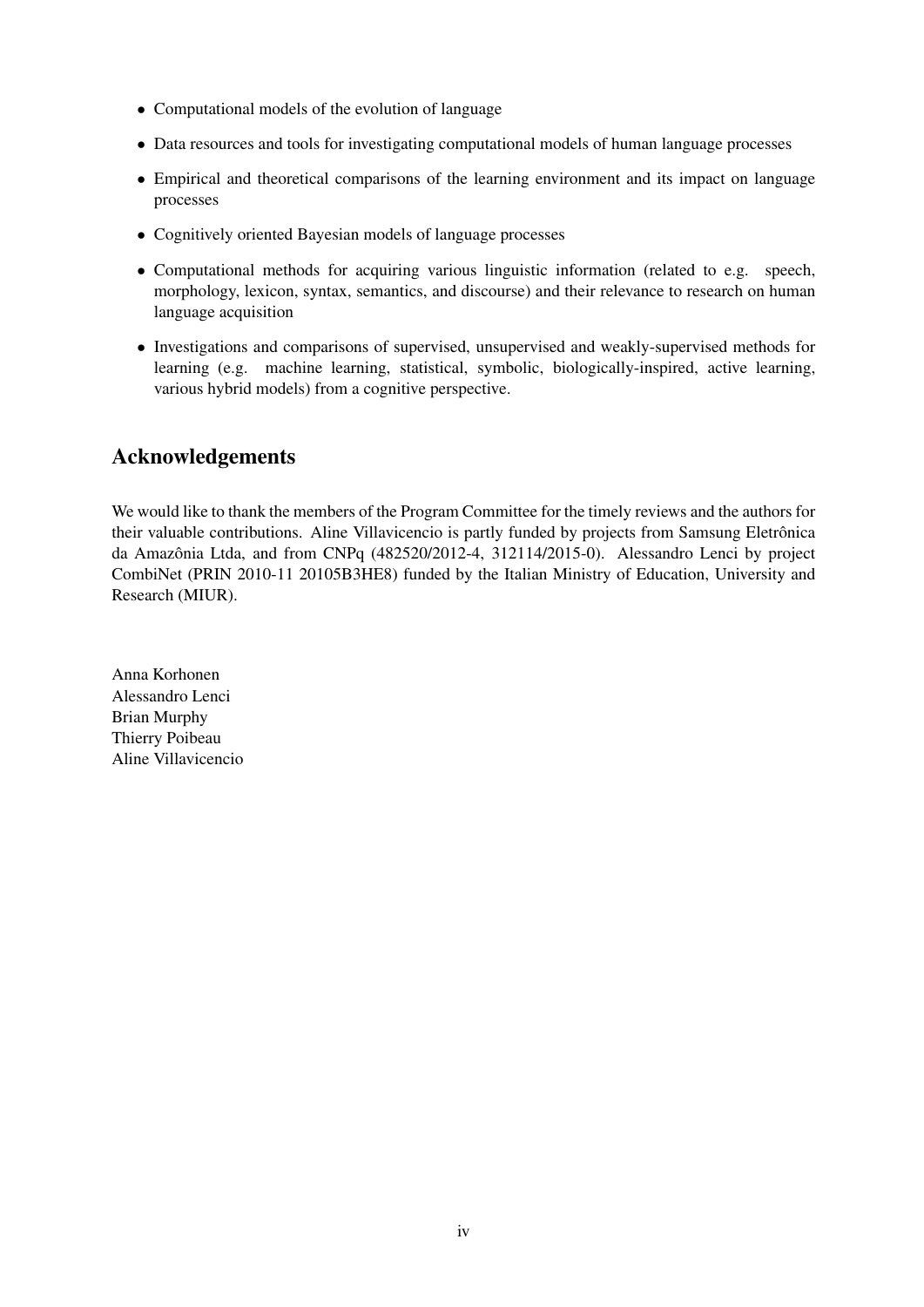#### Organizers:

Anna Korhonen, University of Cambridge (UK) Alessandro Lenci, University of Pisa (Italy) Brian Murphy, Queen's University Belfast (UK) Thierry Poibeau, LATTICE-CNRS (France) Aline Villavicencio, Federal University of Rio Grande do Sul (Brazil)

#### Program Committee:

Dora Alexopoulou, University of Cambridge (UK) Afra Alishahi, Tilburg University (Netherlands) Colin Bannard, University of Liverpool (UK) Robert Berwick, Massachusetts Institute of Technology (USA) Philippe Blache, LPL-CNRS (France) Antal van den Bosch, Radboud University Nijmegen (Netherlands) Chris Brew, Thomson Reuters (UK) Grzegorz Chrupala, Saarland University (Germany) Alexander Clark, Royal Holloway, University of London (UK) Robin Clark, University of Pennsylvania (USA) Walter Daelemans, University of Antwerp (Belgium) Dan Dediu, Max Planck Institute for Psycholinguistics (The Netherlands) Barry Devereux, University of Cambridge (UK) Emmanuel Dupoux, ENS - CNRS (France) Afsaneh Fazly, University of Toronto (Canada) Marco Idiart, Federal University of Rio Grande do Sul (Brazil) Gianluca Lebani, University of Pisa (Italy) Igor Malioutov, Massachusetts Institute of Technology (USA) Tim O'Donnel, Massachusetts Institute of Technology (USA) Muntsa Padró, Holmes Semantic Solutions (France) Lisa Pearl, University of California - Irvine (USA) Ari Rappoport, The Hebrew University of Jerusalem (Israel) Sabine Schulte im Walde, University of Stuttgart (Germany) Ekaterina Shutova, University of Cambridge (UK) Maity Siqueira, Federal University of Rio Grande do Sul (Brazil) Mark Steedman, University of Edinburgh (UK) Suzanne Stevenson, University of Toronto (Canada) Remi van Trijp, Sony Computer Science Laboratory Paris (France) Shuly Wintner, University of Haifa (Israel) Charles Yang, University of Pennsylvania (USA) Menno van Zaanen, Tilburg University (Netherlands) Alessandra Zarcone, University of Stuttgart (Germany)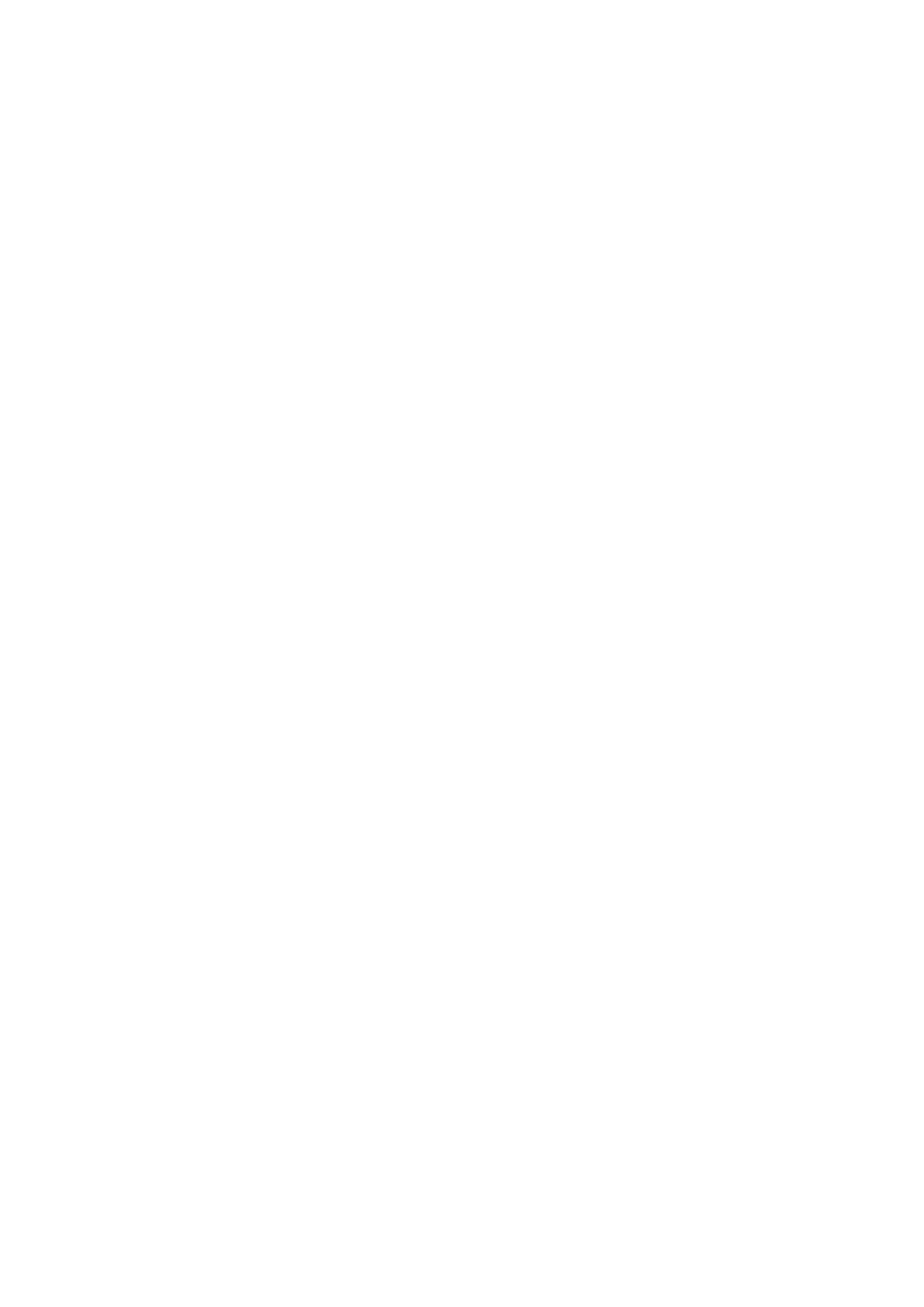## Table of Contents

| Automated Discourse Analysis of Narrations by Adolescents with Autistic Spectrum Disorder                                                                                                             |
|-------------------------------------------------------------------------------------------------------------------------------------------------------------------------------------------------------|
| Detection of Alzheimer's disease based on automatic analysis of common objects descriptions<br>Laura Hernandez-Dominguez, Edgar Garcia-Cano, Sylvie Ratté and Gerardo Sierra Martínez 10              |
| Conversing with the elderly in Latin America: a new cohort for multimodal, multilingual longitudinal<br>studies on aging<br>Laura Hernandez-Dominguez, Sylvie Ratté, Boyd Davis and Charlene Pope  16 |
| Leveraging Annotators' Gaze Behaviour for Coreference Resolution                                                                                                                                      |
| From alignment of etymological data to phylogenetic inference via population genetics                                                                                                                 |
| An incremental model of syntactic bootstrapping                                                                                                                                                       |
| Longitudinal Studies of Variation Sets in Child-directed Speech<br>Mats Wirén, Kristina Nilsson Björkenstam, Gintaré Grigonyté and Elisabet Eir Cortes 44                                             |
| Learning Phone Embeddings for Word Segmentation of Child-Directed Speech                                                                                                                              |
| Generalization in Artificial Language Learning: Modelling the Propensity to Generalize                                                                                                                |
| <b>Explicit Causal Connections between the Acquisition of Linguistic Tiers:</b><br><b>Evidence from Dynamical Systems Modeling</b>                                                                    |
| Modelling the informativeness and timing of non-verbal cues in parent-child interaction                                                                                                               |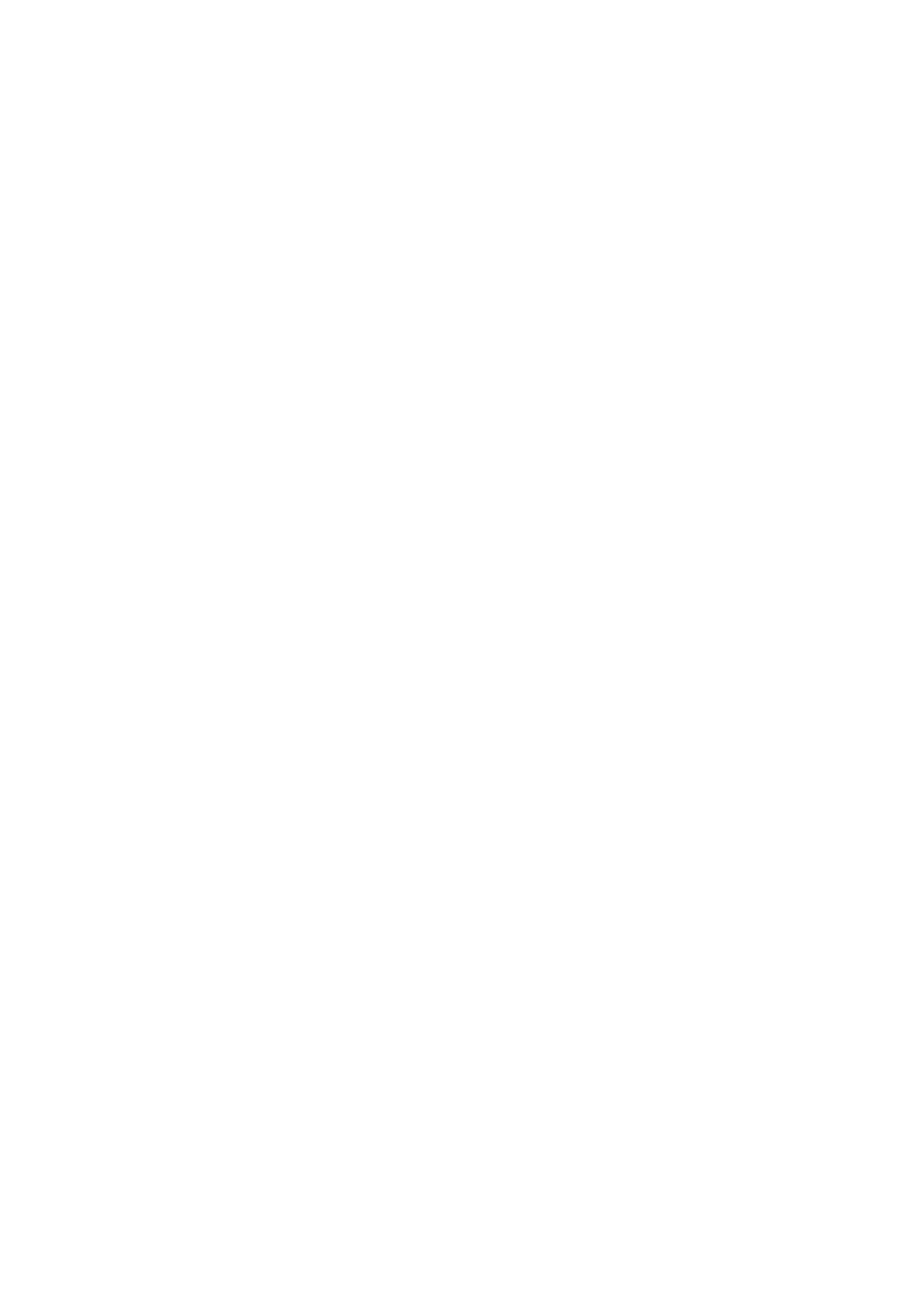### Conference Program

Thursday, August 11, 2016

- 9:00–9:05 *Welcome and Opening Session*
- 9:05–9:35 Session 1 Language in Clinical Conditions
- 9:05–9:35 *[Automated Discourse Analysis of Narrations by Adolescents with Autistic Spectrum](#page-0-0) [Disorder](#page-0-0)* Michaela Regneri and Diane King
- 9:35–10:30 *Invited Speaker I*
- 10:30–11:00 *Coffee Break*

#### 11:00–11:30 Poster Session

- 11:00–11:30 *[Detection of Alzheimer's disease based on automatic analysis of common objects](#page-0-0) [descriptions](#page-0-0)* Laura Hernandez-Dominguez, Edgar Garcia-Cano, Sylvie Ratté and Gerardo Sierra Martínez
- 11:00–11:30 *[Conversing with the elderly in Latin America: a new cohort for multimodal, multi](#page-0-0)[lingual longitudinal studies on aging](#page-0-0)* Laura Hernandez-Dominguez, Sylvie Ratté, Boyd Davis and Charlene Pope
- 11:00–11:30 *[Leveraging Annotators' Gaze Behaviour for Coreference Resolution](#page-0-0)* Joe Cheri, Abhijit Mishra and Pushpak Bhattacharyya
- 11:00–11:30 *[From alignment of etymological data to phylogenetic inference via population ge](#page-0-0)[netics](#page-0-0)* Javad Nouri and Roman Yangarber
- 11:00–11:30 *[An incremental model of syntactic bootstrapping](#page-0-0)* Christos Christodoulopoulos, Dan Roth and Cynthia Fisher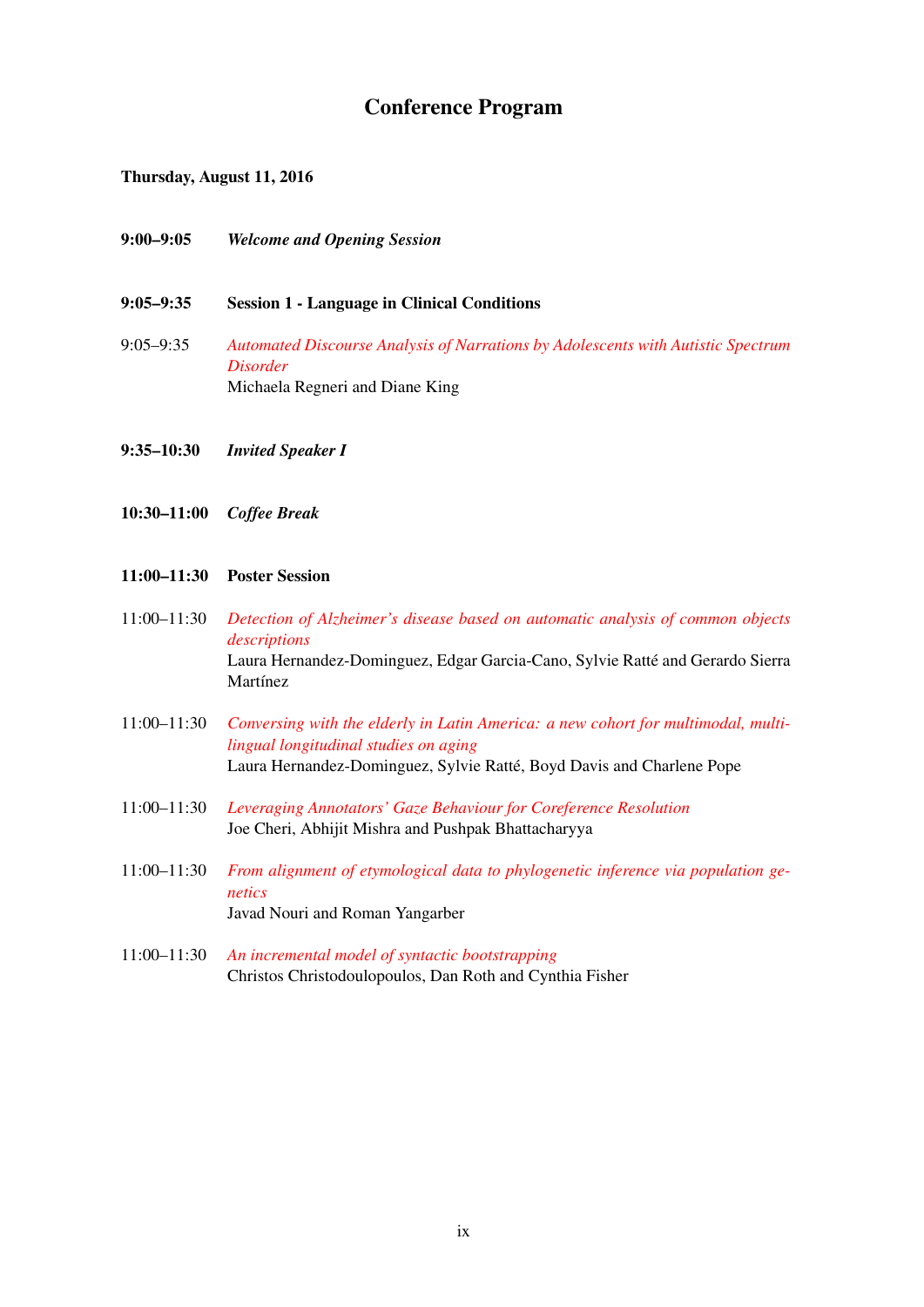#### Thursday, August 11, 2016 (continued)

- 11:30–12:30 Session 2: Child Directed Language
- 11:30–12:00 *[Longitudinal Studies of Variation Sets in Child-directed Speech](#page-0-0)* Mats Wirén, Kristina Nilsson Björkenstam, Gintaré Grigonyté and Elisabet Eir **Cortes**
- 12:00–12:30 *[Learning Phone Embeddings for Word Segmentation of Child-Directed Speech](#page-0-0)* Jianqiang Ma, Çağrı Çöltekin and Erhard Hinrichs
- 12:30–14:00 *Lunch Break*
- 14:00–15:00 *Invited Talk II*
- 15:00–15:30 Session 3: Learning Artificial Languages
- 15:00–15:30 *[Generalization in Artificial Language Learning: Modelling the Propensity to Gen](#page-0-0)[eralize](#page-0-0)* Raquel Garrido Alhama and Willem Zuidema
- 15:30–16:00 *Coffee Break*
- 16:00–17:00 Session 4: Language Acquisition
- 16:00–16:30 *[Explicit Causal Connections between the Acquisition of Linguistic Tiers:](#page-0-0) Evidence from Dynamical Systems Modeling* Daniel Spokoyny, Jeremy Irvin and Fermin Moscoso del Prado Martin
- 16:30–17:00 *[Modelling the informativeness and timing of non-verbal cues in parent-child inter](#page-0-0)[action](#page-0-0)* Kristina Nilsson Björkenstam, Mats Wirén and Robert Östling